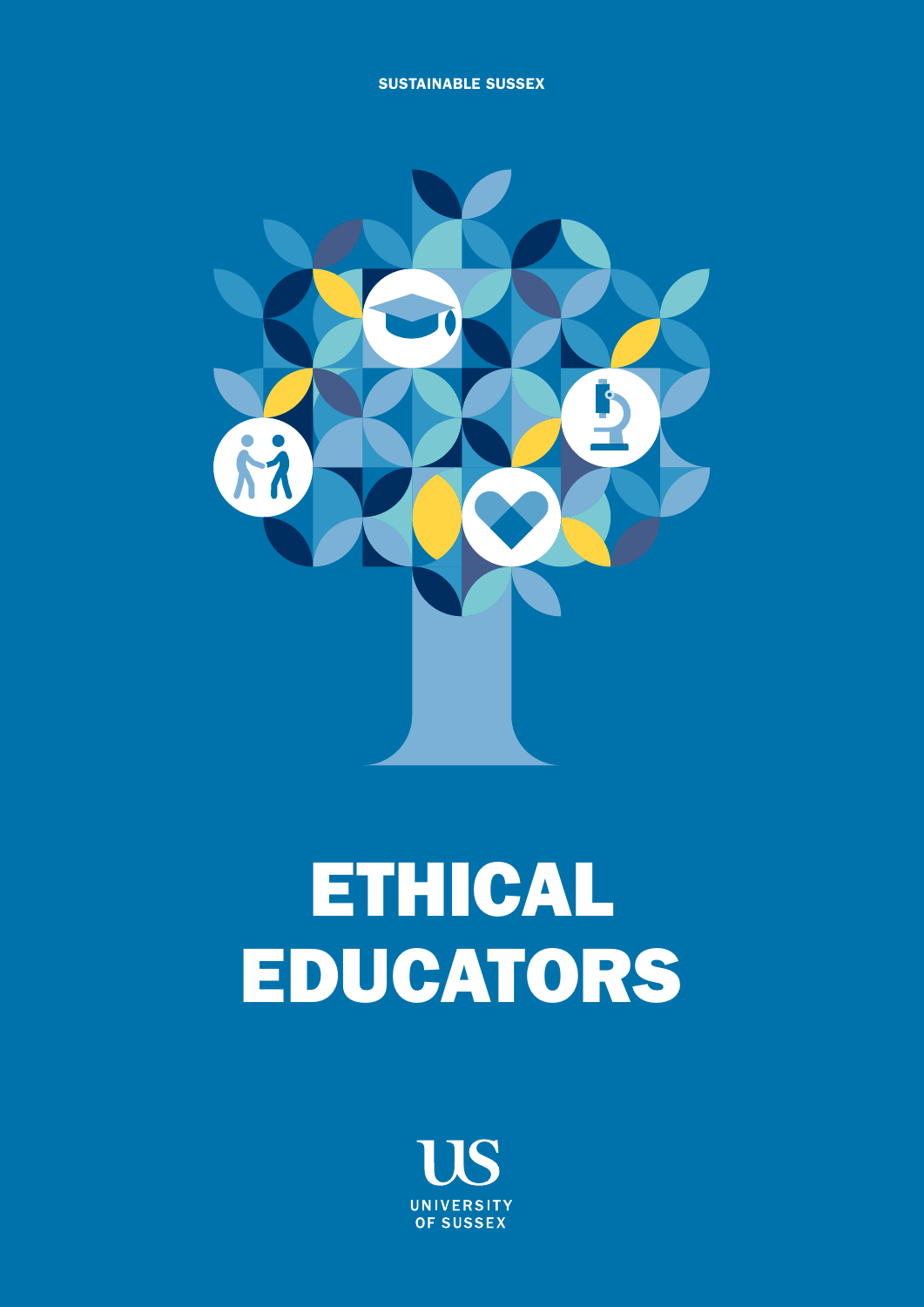# WE WILL EMBED SUSTAINABILITY INTO ALL ASPECTS OF STUDENT LEARNING, EXPERIENCE AND RESEARCH

We will achieve this objective through four key areas of activity that we refer to as our aims. Firstly, making students partners and innovators in sustainable development. Secondly, including sustainability in all degrees. Thirdly, being at the forefront of sustainable research practices. And fourthly, by supporting equality, diversity and inclusion (EDI). Our key commitments in this area are summarised below and explained in more detail in the remainder of this section.

#### KEY COMMITMENTS: ETHICAL EDUCATORS

- Actively engage students, student societies and the Students' Union on co-delivering the outputs from this strategy and shaping future sustainability policy from August 2021
- Recruit recent Sussex graduates and current students to be paid members of the University Sustainability Team by August 2021
- Hold grand challenges and innovation competitions to support our students to create the sustainability solutions of the future by July 2021
- Conduct a review focused on promoting social impact in student entrepreneurship by September 2021
- Develop action plans in all Schools to deeper embed sustainability in the curriculum by August 2022
- Offer a new online interdisciplinary introduction to sustainability certificate course to all first- and second-year undergraduate students from August 2022 enabling each academic School to adapt the content into a School-specific 15-credit module from August 2023 if appropriate
- Directly link all of our student careers initiatives to the achievement of the UN Sustainable Development Goals and monitor our impact by September 2021
- Gain Laboratory Efficiency Assessment Framework (LEAF) sustainable lab accreditation by August 2022
- Further embed sustainable research practices within all our research methods and processes by December 2023
- Achieve the goals set out in our Equality Diversity and Inclusion Strategy – Inclusive Sussex – by December 2025.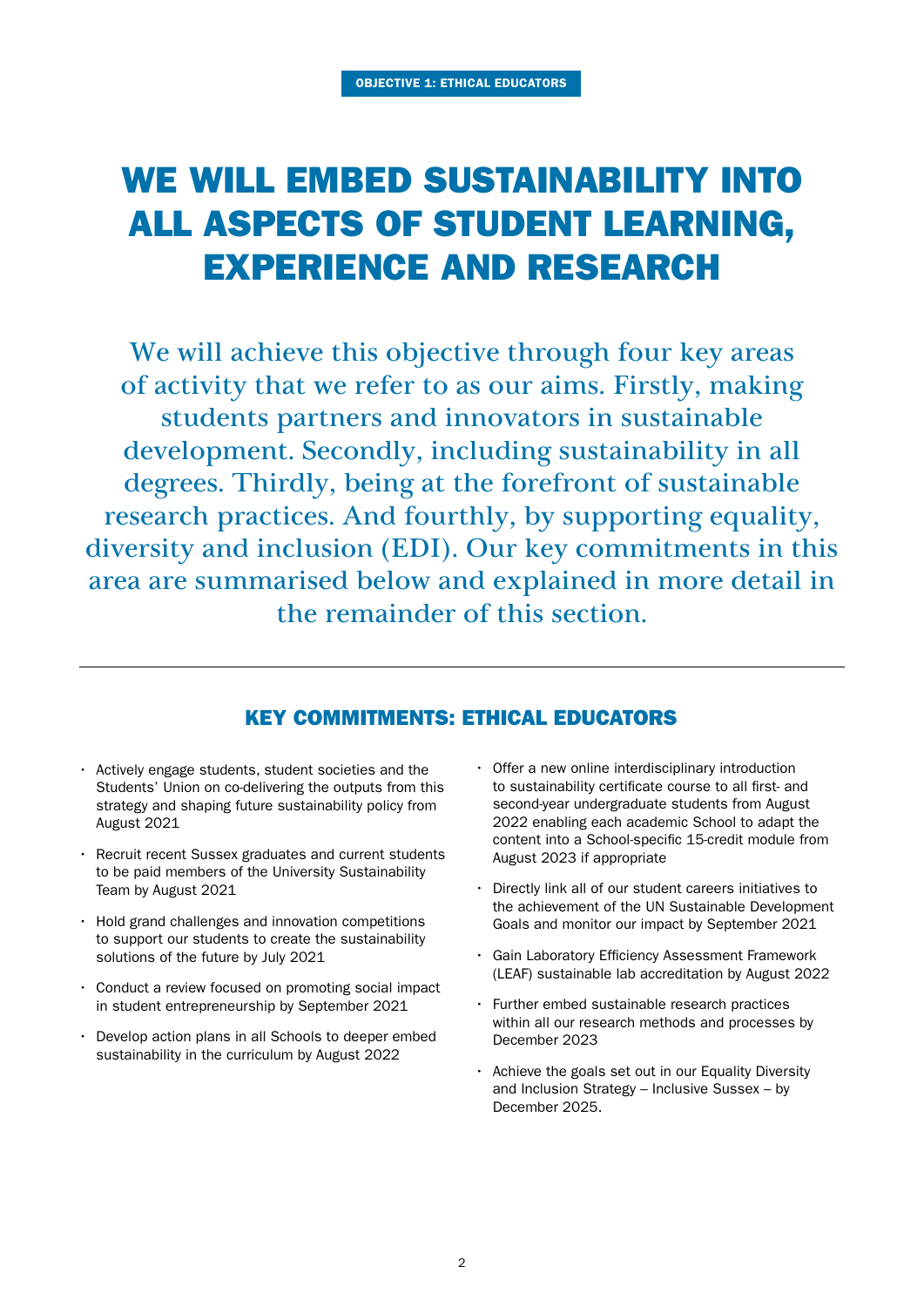### STUDENTS AS PARTNERS AND INNOVATORS



At Sussex we dare to be different and truly value the importance of student voice in co-creating a more radical and meaningful sustainable student experience.

We will actively engage students on co-delivering all of the outputs from this strategy. Recognising the great work done by the numerous sustainability related societies on campus, such as the Leave No Trace Society and Food Waste Café.

As an organisation, we will collaborate closely with the University of Sussex Students' Union. We will: proactively respond to student referenda on environmental issues; ask for advice from the independent Student Sustainability Committee; and hold citizen-style assemblies on contentious sustainability issues with current staff and students. This will start with a citizen-style assembly on reducing meat consumption on campus by 2023.

We will recruit current Sussex students through our Student Connector Programme (and recent graduates through our Sussex Graduate Programme) to be paid members of the University Sustainability Team. This will help to strengthen student voice and engagement in all that we do.

Students are a continuing source of innovation and new ideas for improving the world that we live in. For example, our recent Product Design BSc graduate, Lucy Hughes, won the global James Dyson Award in 2019 for developing a fish waste derived alternative to synthetic single-use plastic, following support and incubation at Sussex. We want to continue to harness the spirit of social and environmental innovation within our student body. So, we will hold grand challenges and innovation competitions to support our students to create the sustainability solutions of the future.

We are launching our first grand sustainability [challenge](https://student.sussex.ac.uk/experience/sustainability) for students alongside this strategy. Firstand second-year students will be asked to work together in teams of up to six, to put forward innovative ideas for improving sustainable waste, water consumption, biodiversity and travel on campus in ways that can benefit the wider community and help aid Covid recovery. Four teams will win a prize of £5,000 each to implement their ideas and will receive incubation support from the University innovation team in autumn 2021 to help bring their ideas to life.

In recognition of the importance of students as sustainability innovators and early adopters we will also conduct a review by September 2021 focused on how to promote social impact in student entrepreneurship, including whether to extend entrepreneurship work to local under-represented residents.



Product design graduate Lucy Hughes won a James Dyson Award for developing a bioplastic from fish skins that could replace non-biodegradable, single-use plastics.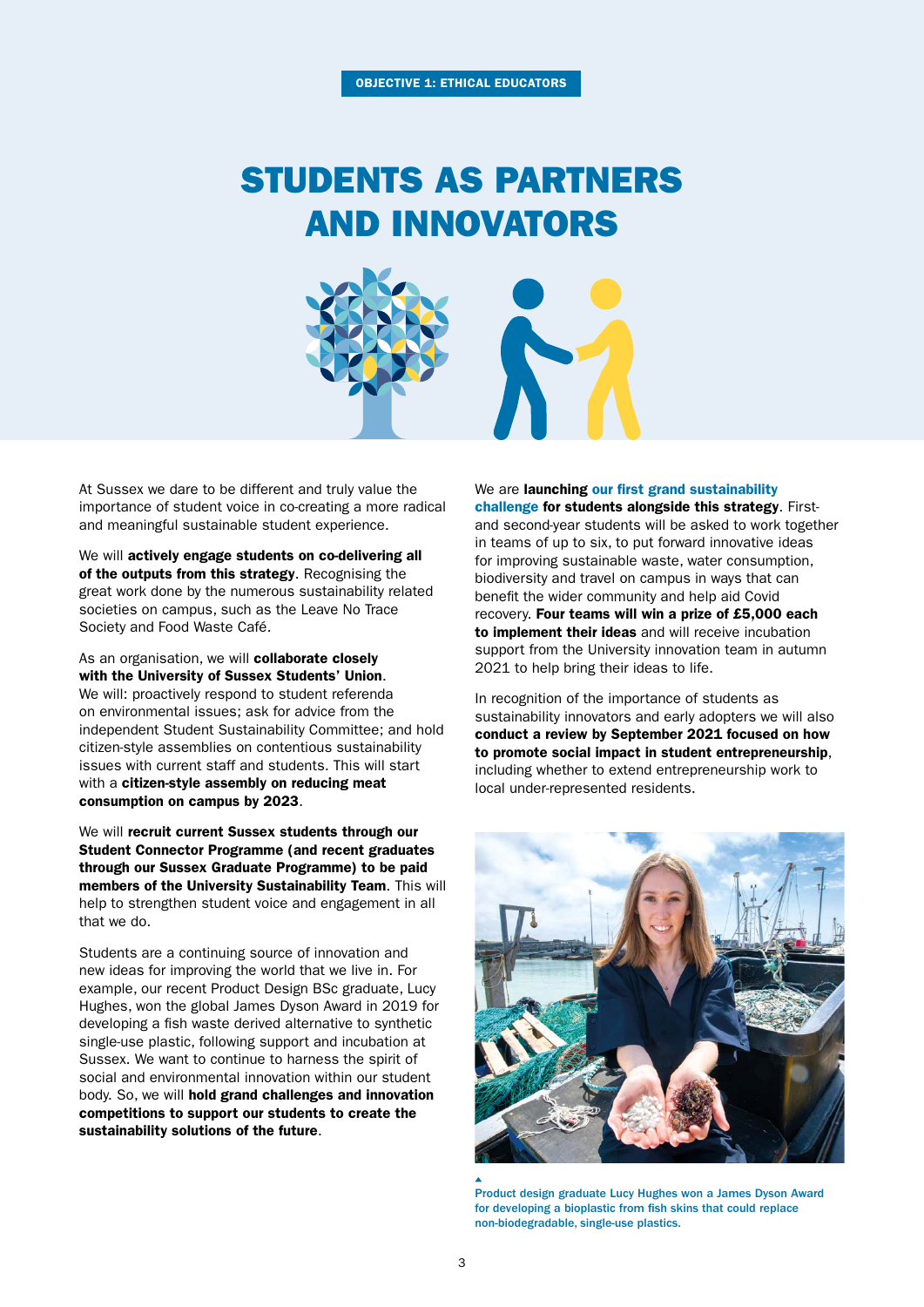# SUSTAINABILITY TAUGHT WITHIN ALL DEGREES



Universities are uniquely placed to help shape – and be shaped by – the thinking of younger generations, organisational cultures and even geopolitical ideologies. For this reason, fully embedding the principles of sustainability within our curriculum is a practical way of helping to create a better future.

We actively listen to what our students want to learn in relation to sustainability. Our students have made it very clear that they want to see relevant sustainability content provided through their chosen degree topic that matches their existing academic interests and will help their employability and impact in their chosen profession. For example, this could include increasing renewable infrastructure content for engineering students, or offering psychology students options or content in relation to promoting environmental behaviour change.

That is why we plan to consult with students and staff in each school in the 2021/22 academic year to better understand and identify options for embedding new sustainability content within each School's mainstream curriculum. This will allow each School to develop and produce an action plan by August 2022 for embedding sustainability in the curriculum, which can be approved as part of the planned University-wide curriculum review that is taking place in 2021–2024.



We will also pilot offering a new interdisciplinary introduction to sustainability elective module to all undergraduate students from August 2022. Students without electives would also have the choice of taking this module as standalone credential. This will be developed with a view to **enabling each academic** School to adapt the content into a School-specific 15-credit module from August 2023 if appropriate.

Once this module is established and evaluated we will review its suitability to be offered to interested parties within the community who are not current students. We will also support schools to develop their own sustainability-related pathways, where appropriate, for example sustainable food, water and agriculture. This will further strengthen our existing sustainable education offer.

We also understand that learning does not just start and end in the classroom. We are passionate about enabling students to gain practical work experience, placements and internships in the local community, in addition to wider field trips. That is why we are directly linking all of our student careers initiatives to the achievement of the UN Sustainable Development Goals. All of our internships, work placements and our new student consultancy to business are designed to empower students to create positive social, economic and environmental change.

We will also continue to run really innovative practical sustainability courses as part of our pedagogic revolution, such as our forest food garden and role models modules that see students actively improving biodiversity on campus and/or providing real-world mentoring in the community. This is one of the ways that we will continue to dare to be different and espouse our institutional values of kindness and courage.

Zoology undergraduate Robbie Hoar is learning about and taking part in creating a forest food garden on campus.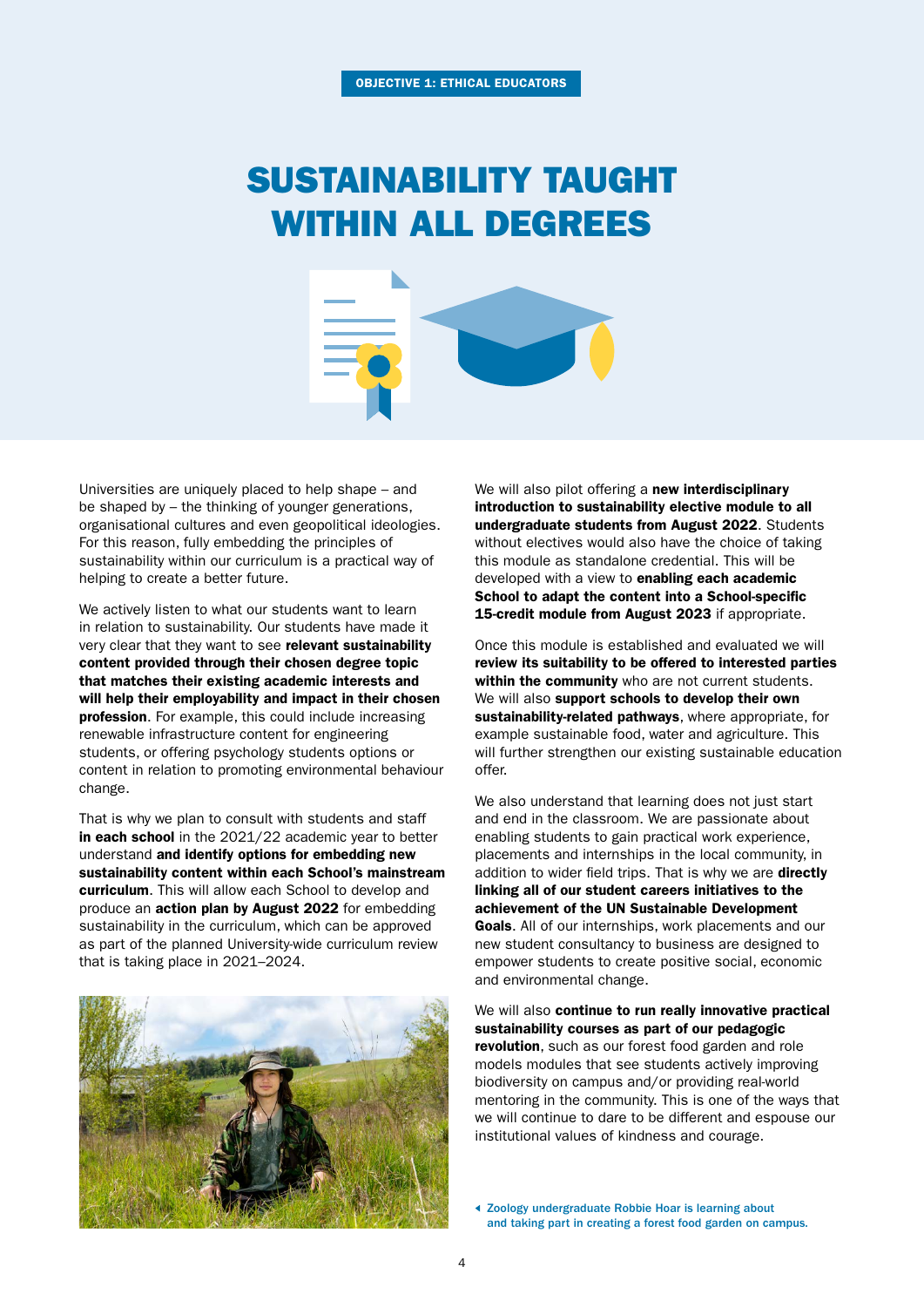### SUSTAINABLE RESEARCH PRACTICES



We are a research-led institution. Our research can and does help to advance the achievement of the UN Sustainable Development Goals (SDGs). This can be evidenced by our University ranking in the top ten universities in the world by the *Times Higher Education (THE) Impact Rankings 2021* against the UN SDG Goal 1: No Poverty.

We are at the forefront of work around climate action, biodiversity, sustainable food and the circular economy. We will also continue to be a key enabler and supportive trusted partner in delivering sustainability both regionally, nationally and internationally. You can read more about our research and the work of the Sussex Sustainability Research Programme, Sussex Energy Group, STEPS Centre and others in our [dedicated](http://www.sussex.ac.uk/about/sustainable-university/research)  [sustainability research web pages](http://www.sussex.ac.uk/about/sustainable-university/research).

Yet, despite the enormous benefits we deliver through our sustainability research programme, we want to do more to demonstrate **global leadership** in how we embed sustainability in our research practices, both among fellow researchers and amongst our stakeholders.

We will do this by consulting with our academic community on how best to pioneer and further embed sustainable research techniques and good practice in all of our research methodology courses, grant funding proposals, research ethics applications and research projects in all disciplines by December 2023.

We will aim to include all stages of the research projects, from conception to monitoring, reporting and evaluation, with a focus on material consumption, energy use, transport and mobility, and advocacy and knowledge sharing.

We will also consult with our academic community this year on how best to monitor the sustainability impacts of our research projects from September 2022 (both activities and outcomes). And we will set progressive targets from September 2023 for environmental impact reduction and improved sustainability performance every five years, while maintaining a proportionate admin burden.

We also recognise the risks that can be associated with certain laboratories in relation to the use of hazardous chemicals, single-use disposable consumables and energy- and water-hungry equipment. We want to guard against any unnecessary environmental impacts without compromising on the overarching net societal benefits of our research. That is why we are committing to apply for sustainable lab accreditation through the [LEAF scheme](https://www.ucl.ac.uk/sustainable/staff/labs/take-part-leaf) by August 2022.

As a leading research institution, ultimately we will actively advocate and facilitate change within the Higher Education sector and our stakeholder communities to embed sustainability in research and engagement in line with our key organisational value of collaboration.